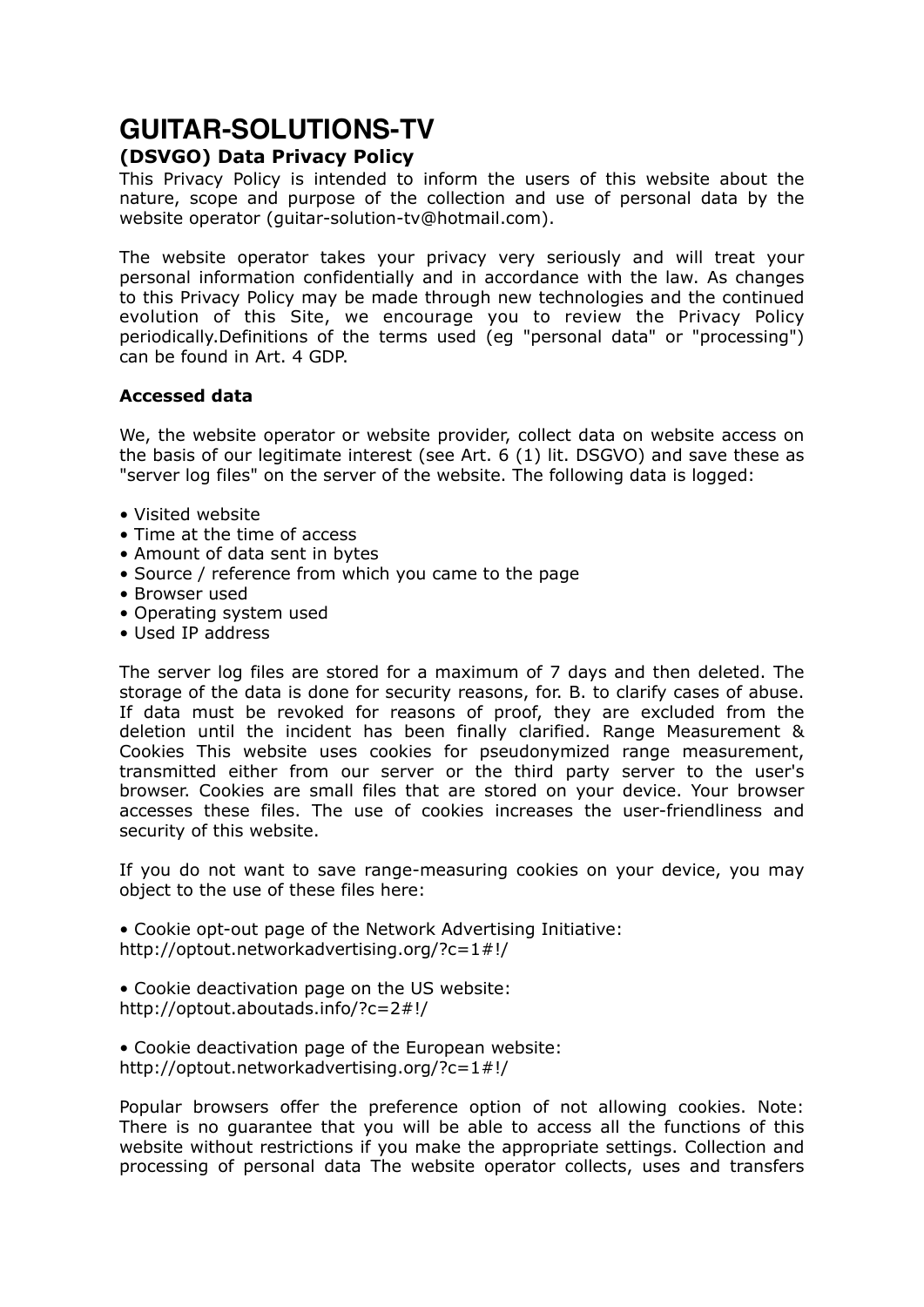your personal data only if this is permitted within the legal framework or if you consent to the collection of data. Personal information means all information that is used to identify your person and which can be traced back to you - such as your name, e-mail address and telephone number. You can also visit this website without giving any personal information. To improve our online offer, however, we (without personal reference) store your access data on this website. These access data include z. For example, the file you requested or the name of your Internet service provider. Due to the anonymization of the data, conclusions about your person are not possible.

• We process personal data such as first name, last name, IP address, e-mail address, place of residence, zip code and contents from the contactform.

• We process personal data only with the express permission of the users concerned and in compliance with the applicable data protection regulation.

• The processing of personal data is based on our legitimate interest to fulfill our contractually agreed services and to optimize our online service.

#### **Dealing with contact data**

If you contact us as a website operator through the offered contact options, your details will be stored so that they can be used to process and answer your request. Without your consent, this data will not be disclosed to third parties.

#### **Dealing with comments and contributions**

If you leave a post or comment on this website, your IP address will be saved. This is done on the basis of our legitimate interests within the meaning of Art. 6 para. 1 lit. f. DSGVO and serves the security of us as a website operator: For if your comment violates applicable law, we can be prosecuted, which is why we have an interest in the identity of the comment or contribution author.

#### **Google Analytics**

Due to our legitimate interests, this website uses for the optimization and analysis of our online offer within the meaning of Art. 6 para. 1 lit. f. DSGVO the "Google Analytics" service offered by Google Inc. (1600 Amphitheater Parkway Mountain View, CA 94043, USA). The service (Google Analytics) uses "cookies" text files that are stored on your device. The information collected by the cookies is usually sent to a Google server in the US and stored there.

Google LLC complies with European data protection law and is certified under the Privacy Shield Agreement: [https://www.privacyshield.gov/participant?](https://www.privacyshield.gov/participant?id=a2zt000000001L5AAI&status=Active) [id=a2zt000000001L5AAI&status=Active](https://www.privacyshield.gov/participant?id=a2zt000000001L5AAI&status=Active)

On this website accesses the IP anonymization. The IP address of the users is shortened within the member states of the EU and the European Economic Area and in the other contracting states of the agreement. Only in individual cases, the IP address is initially transferred unabridged to the United States to a Google server and shortened there. This reduction eliminates the personal reference of your IP address. The user's IP address provided by the browser will not be combined with other data stored by Google.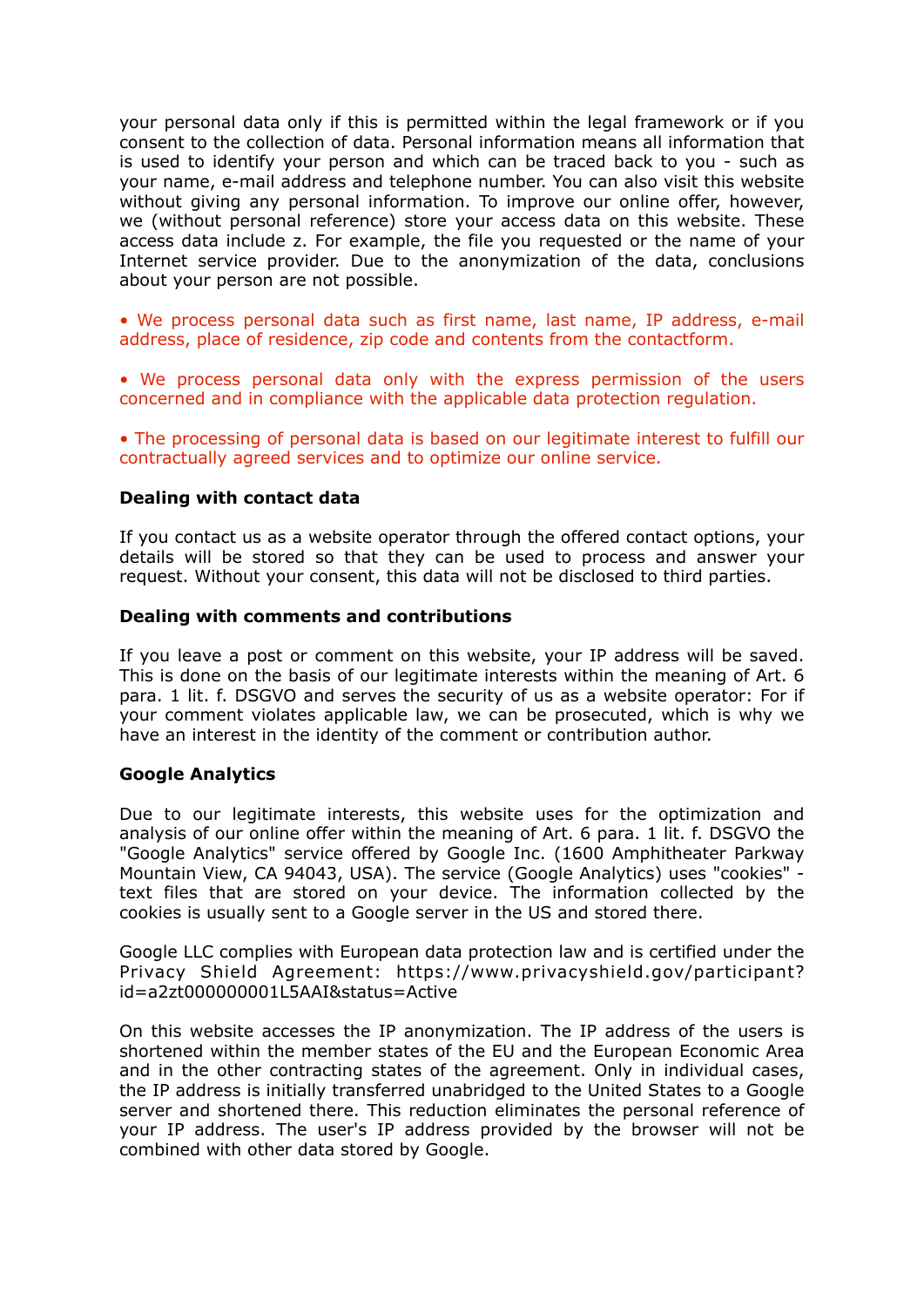As part of the agreement for the contract data agreement, which we have created as a website operator with Google Inc., it uses the information collected to compile an evaluation of website activity and website activity and provides services related to the use of the Internet.

The data collected by Google on our behalf will be used to evaluate the use of our online offering by individual users, such as: For example, to generate activity reports on the website to improve our online offering.

You have the option to prevent the storage of cookies on your device by making the appropriate settings in your browser. There is no guarantee that you will be able to access all features of this website without restriction if your browser does not allow cookies.

Furthermore, you can use a browser plug-in to prevent the information collected by cookies (including your IP address) from being sent to Google Inc. and used by Google Inc. The following link leads you to the corresponding plugin: [https://](https://tools.google.com/dlpage/gaoptout?hl=de) [tools.google.com/dlpage/gaoptout?hl=de](https://tools.google.com/dlpage/gaoptout?hl=de)

Alternatively, by clicking on this link (IMPORTANT: insert opt-out link) you prevent Google Analytics from collecting data about you within this website. By clicking on the link above you download an "opt-out cookie". Your browser must allow cookies to be stored. If you delete your cookies regularly, you will need to click on the link each time you visit this website.

Here's more information on data usage by Google Inc .:

- <https://policies.google.com/privacy/partners?hl=en> (data collected by Google partners)
- <https://adssettings.google.com/authenticated> (settings about ads you see)
- <https://policies.google.com/technologies/ads?hl=en> (Use of cookies in ads)

Use of Facebook social media plugins Due to our legitimate interest in the analysis,

optimization and operation of our online services (within the meaning of Art. 6 (1) lit. DSGVO), this website uses Facebook Social Plugin operated by Facebook Inc. (1 Hacker Way, Menlo Park, California 94025, USA). Recognizable are the bindings to the Facebook logo or the terms "Like", "Gefällt mir", "Share" in the colors Facebook (blue and white). Information on all Facebook plug-ins can be found at the following link: [https://developers.facebook.com/docs/plugins/](https://developers.facebook.com/docs/plugins/FacebookInc) [FacebookInc](https://developers.facebook.com/docs/plugins/FacebookInc). complies with European data protection law and is certified under the Privacy Shield Agreement:

[https://www.privacyshield.gov/participant?](https://www.privacyshield.gov/participant?id=a2zt0000000GnywAAC&status=Active) [id=a2zt0000000GnywAAC&status=Active](https://www.privacyshield.gov/participant?id=a2zt0000000GnywAAC&status=Active)

The plugin establishes a direct connection between your browser and the Facebook servers. The website operator has no influence whatsoever on the nature and extent of the data transmitted by the plugin to the Facebook Inc. servers. Information can be found here: https://www.facebook.com/help/ 186325668085084 The plugin informs Facebook Inc. that you as a user have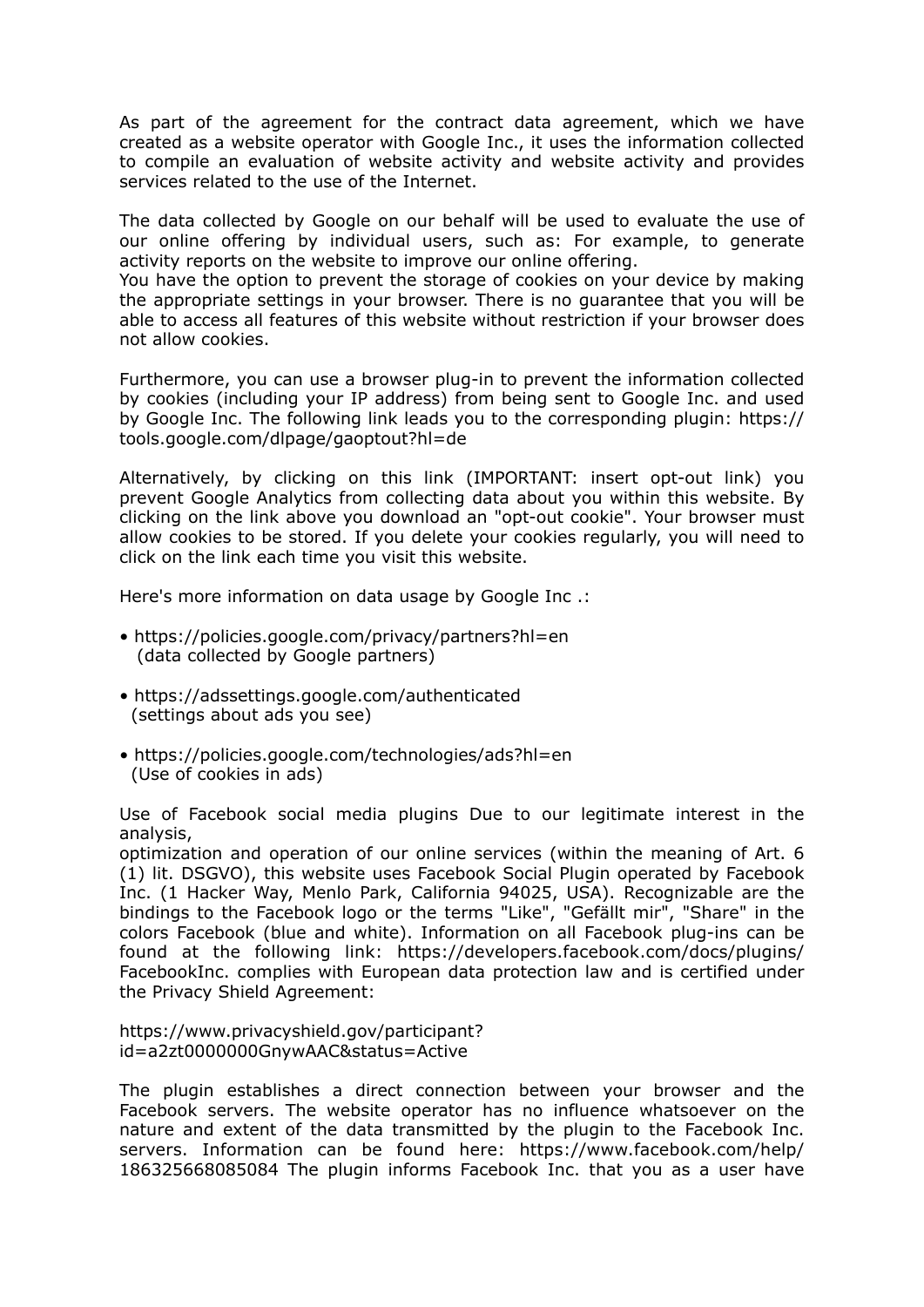visited this website. There is the possibility that your IP address will be saved. If you are logged into your Facebook account while visiting this website, the information will be linked to it. If you use the functions of the plugin - for example by sharing or "liking" a post - the corresponding information will also be transmitted to Facebook Inc. Do you want to prevent the Facebook. Inc. associates this information with your Facebook account, please log out of Facebook before visiting this website and delete your stored cookies. Through your Facebook profile, you can make additional data processing settings for advertising purposes or object to the use of your data for promotional purposes. You can find the settings here:

•Profile settings on Facebook: [https://www.facebook.com/ads/preferences/?entry\\_product=ad\\_settings\\_screen](https://www.facebook.com/ads/preferences/?entry_product=ad_settings_screen)

• Cookie deactivation page on the US website: <http://optout.aboutads.info/?c=2#!/>

•Cookie deactivation page of the European website: <http://optout.networkadvertising.org/?c=1#!/>

Which data, for what purpose and to what extent Facebook collects, uses and processes data and what rights and setting options you can protect If you have privacy, you can refer to the Facebook Privacy Policy. These can be found here: https://www.facebook.com/about/privacy/

#### **Newsletter Subscription**

The website operator offers you a newsletter in which he informs you about current events and offers. If you would like to subscribe to the newsletter, you must enter a valid e-mail address. By subscribing to the newsletter, you agree to receiving the newsletter and the procedures outlined above. The newsletter is sent by the shipping service provider "Eddie St.James", Information about the data protection regulations of the shipping service provider can be found here on the Data Privacy Policy page.

Cancellation and termination: You can revoke your consent to receive the newsletter at any time and thus cancel the newsletter subscription. After your termination the deletion of your personal data takes place. Your consent to the newsletter shipping expires at the same time. At the end of each newsletter, you will find the link to termination.

Note: Additional information (in any case) about the content of newsletters, eg. For example, if advertisements are also sent in the newsletter: general information but also offers or advertisements. how the data is stored at the shipping service provider (pseudonymised or not): is not pseudonymized, purposes the data collection: for processing orders, whether data is passed on to third parties: no, if and how statistical surveys or analyzes are performed etc .: statistical data could either be done automatically by the website host or us as sales statistics of articles for inventory, optimization or control purpose-etc. to be used. The information is given only as a general percentage and is not based on individual personal information.

#### **Rights of the user**